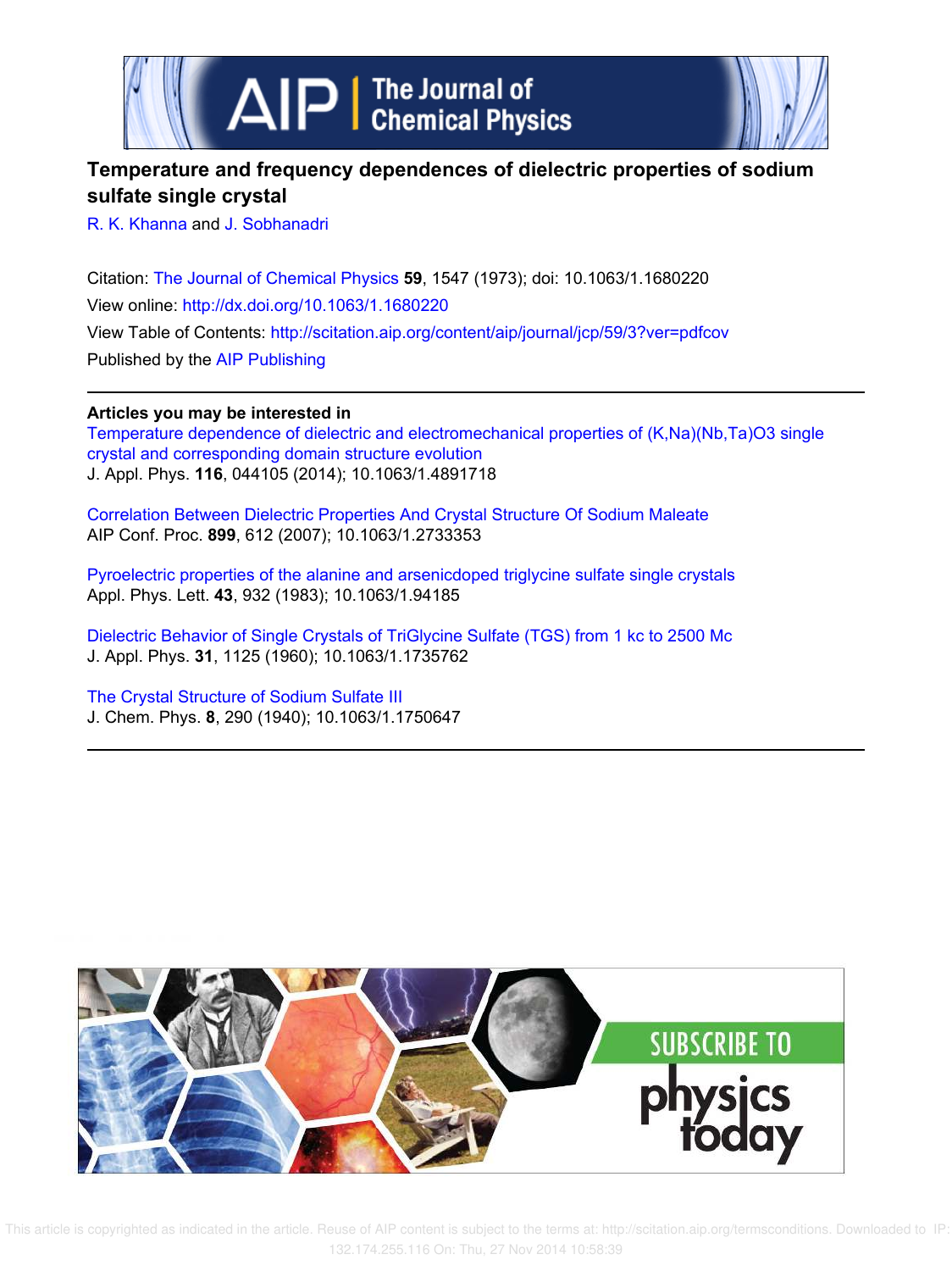## **Temperature and frequency dependences of dielectric properties of sodium sulfate single crystal**

R. K. Khanna and J. Sobhanadri *Department of Physics. Indian Institute of Technology. Madras-36. India*  (Received 17 July 1972)

The dielectric constant  $(\epsilon')$  and loss tangent  $(tan\delta)$  of sodium sulfate (Na<sub>2</sub>SO<sub>4</sub>) single crystal, grown at 50°C from aqueous solution, have been determined from room temperature to 250°C at different frequencies between  $10^2$  Hz and  $10^5$  Hz and at  $10^{10}$  Hz. The dielectric measurements are taken on the setup described earlier.<sup>1</sup>

The variation of  $\epsilon'$  and tan $\delta$  with frequency for a single crystal of  $Na<sub>2</sub>SO<sub>4</sub>$  at five different temperatures is shown in Fig. 1. At room temperature (27°C), there is a very slow decrease in the dielectric constant with the increase of frequency which attains an almost constant value of 5.68 beyond 3 kHz. With the increase of temperature there is an increase in the dielectric constant, which is more prominent in the low frequency region. The variation of  $tan\delta$  with frequency at various temperatures is similar to that of  $\epsilon'$ . The dependence of  $\epsilon'$  on temperature at the frequencies 2 kHz, 10 kHz, 100 kHz, and 10 GHz for the same crystal is shown in Fig. 2. The variation of  $tan\delta$ with temperature is also shown in the same figure. No loss is observed at the microwave frequency (10 GHz), the minimum detectable loss being



FIG. 1. Variation of dielectric constant and loss tanget of  $Na<sub>2</sub>SO<sub>4</sub>$  crystal with frequency at different temperatures.



FIG. 2. Temperature variation of dielectic constant and loss tangent of  $Na<sub>2</sub>SO<sub>4</sub>$  crystal at different frequencies.

0.005.

The dielectric constant of  $Na<sub>2</sub>SO<sub>4</sub>$  has a positive temperature coefficient at 10 GHz. At low frequen-



FIG. 3. Dielectric conductivity of  $Na<sub>2</sub>SO<sub>4</sub>$  crystal at different frequencies.

1547